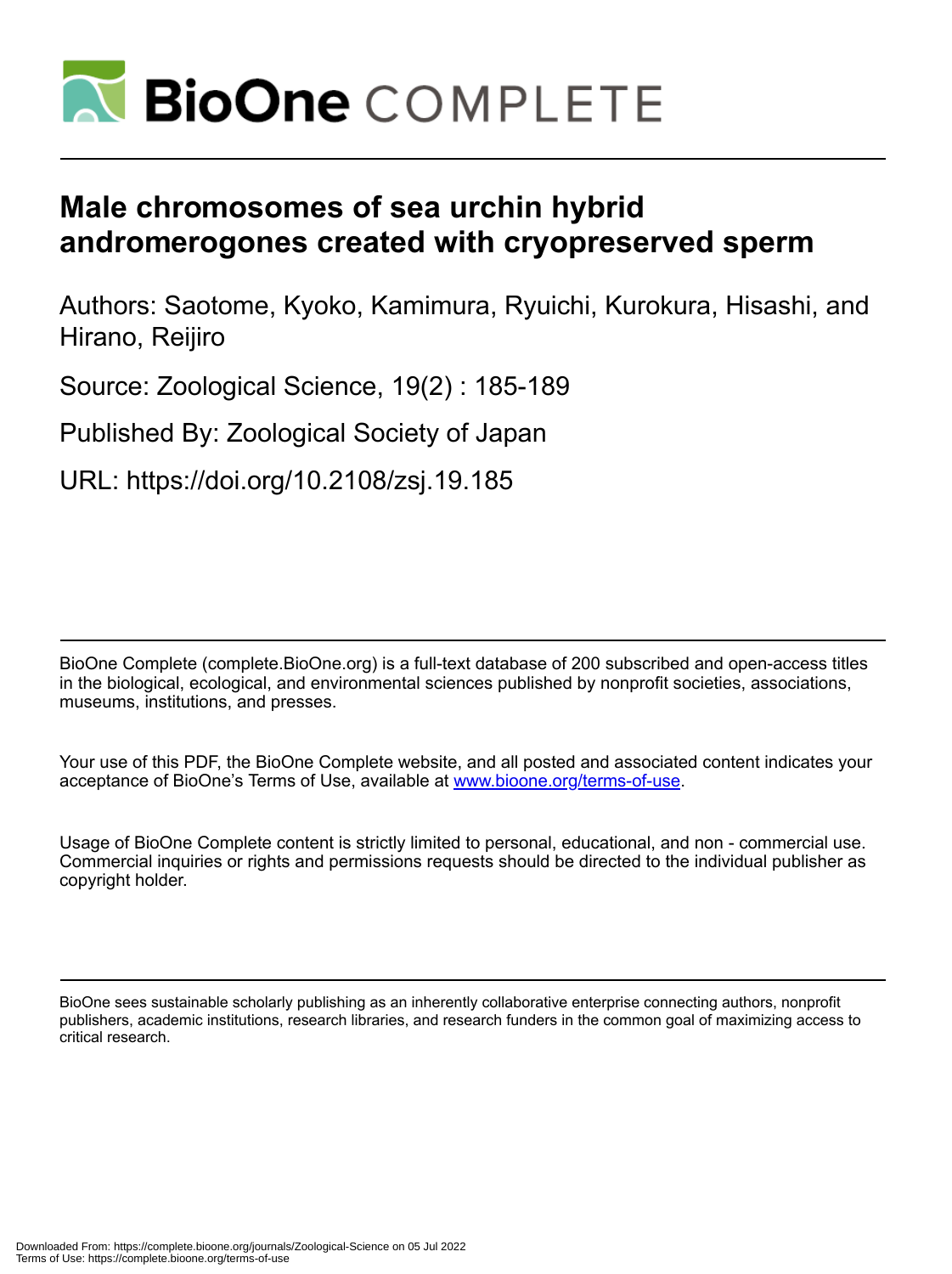## **Male chromosomes of sea urchin hybrid andromerogones created with cryopreserved sperm**

Kyoko Saotome<sup>1\*</sup>, Ryuichi Kamimura<sup>2†</sup>, Hisashi Kurokura<sup>3</sup> and Reijiro Hirano<sup>2</sup>

1 *Yokohama City Institute of Health, Takigashira 1-2-17, Isogo, Yokohama 235-0012, Japan,* 2 *School of Fisheries Science, Kitasato University, Sanriku-cho, Kesengun, Iwate 022-0101, Japan,* 3 *Department of Global Agricultural Sciences, Graduate School of Agricultural and Life Sciences, The University of Tokyo Yayoi 1-1-1, Bunkyo-ku, Tokyo, 113-8657 Japan*

**ABSTRACT**—We developed a method for preparing male chromosomes from sea urchin hybrid andromerogones created with cryopreserved sperm. We obtained hybrid andromerogones by heterospermic insemination of *Hemicentrotus pulcherrimus* non-nucleate egg fragments produced by centrifuging unfertilized eggs in a stepwise saccharose density gradient. The hybrid andromerogones showed cleavage rates of 1%–93%, cleaved successively into two- and four- blastomeres and developed to early blastulae. The morulae or early blastulae were treated with colchicine (0.1–1.0 mg/ml), dissociated into single blastomeres by pippeting, swollen with 7%–10% sodium citrate for 10 min and fixed with methanol:acetic acid (3:1). The fixed cells were dropped on slides and air-dried. The andromerogones for 5 sperm species showed a half of their respective diploid chromosome numbers without chromosome elimination. This method is applicable for analysis of the haploid male chromosome complement in sea urchin species for which only sperm can be obtained.

**Key words:** chromosomes, sea urchins, hybrid andromerogones, cryopreserved sperm

## **INTRODUCTION**

The echinoid fauna is especially abundant in Japan. Of about 260 genera (with subgenera) of the recent echinoid fauna over 110 (about 43%) are known to occur in Japan and the adjacent regions (Nisiyama, 1966, 1968). Though morphological (Durham and Melville, 1957; Philip, 1965; Shigei, 1974) and biochemical (Matsuoka, 1985, 1986) systematic studies have been carried out on the echinoids, cytogenetic one is not quite satisfactory. Sea urchin chromosomes prepared mainly from testes by sectioning or the squash method (Makino and Niiyama, 1947; Nishikawa, 1961; Colombera, 1974) were too small to be analyzed accurately. Clearer chromosome preparations can be obtained from embryos, by either the squash (Auclair, 1965) or air-drying method (German, 1966; Saotome, 1982), but we cannot always obtain mature eggs and sperm, fertilized eggs, or well-developed embryos for many species. Indeed we know the breeding seasons of only 11 of the known Jap-

\* Corresponding author: Tel. +81-45-754-9807; Fax. +81-45-754-2210.

E-mail; ks781218@city.yokohama.jp <sup>†</sup> Present address: Tokyo Electric Power Environmental Engineering Co., Inc., Shibaura 4-6-14, Minato-ku, Tokyo, 108-8537, Japan

anese species, and one of the authors has already determined their chromosome numbers (Saotome, 1982, 1987, 1989, 1991).

Sea urchin egg fragments with no female pronucleus can develop after homospermic insemination, and some can develop to the larval stage (Boveri, 1889). Since these embryos, known as andromerogones, contain only a haploid male chromosome complement (Saotome, 1999), we can use them to analyze male chromosomes. Hybrids obtained by heterospermic insemination of the non-nucleate egg fragments are known as hybrid andromerogones, and some can cleave, hatch, and develop to the pluteus stage (Boveri, 1889; Hörstadius, 1936; von Ubisch, 1959; Chen and Baltzer, 1975). We can obtain sperm more easily than eggs in sea urchins because the male breeding season is longer than the female one. Moreover, sea urchin sperm can be cryopreserved (Dunn and McLachlan*,* 1973; Asahina and Takahashi, 1978; Kurokura *et al*., 1989), which facilitates the creation of hybrid andromerogones, and clear metaphase plates of male chromosomes may be obtained from hybrid andromerogones for many species.

In this paper, we describe a method for preparing male chromosomes from sea urchin hybrid andromerogones created with cryopreserved sperm.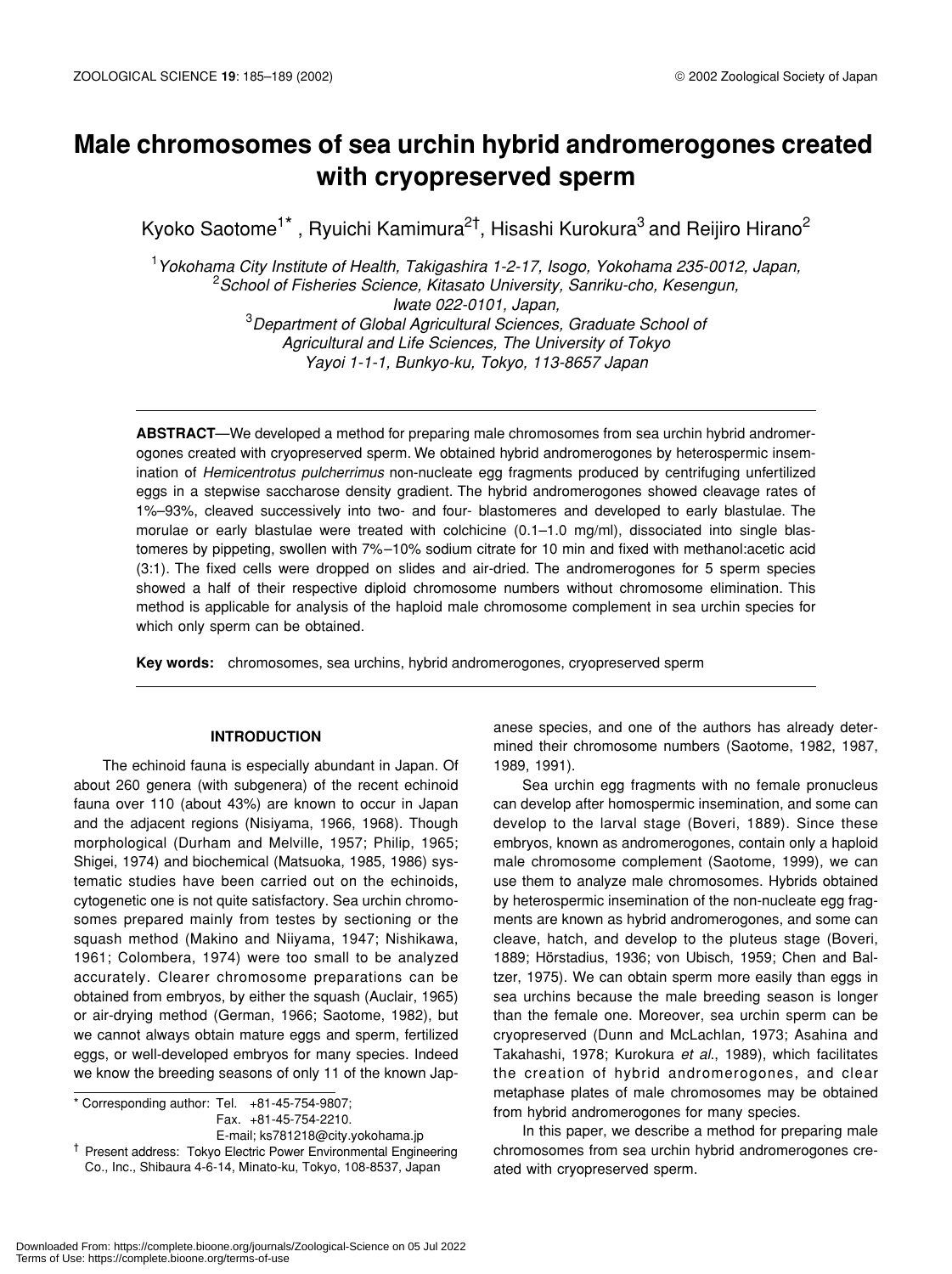#### **MATERIALS AND METHODS**

#### **Materials**

We obtained *Strongylocentrotus intermedius,* and *Glyptocidaris crenularis* from the Asamushi Marine Biological Station, Tohoku University, Aomori Prefecture, and *Strongylocentrotus nudus, Pseudocentrotus depressus* from Kesengun, Iwate Prefecture. We obtained *Hemicentrotus pulcherrimus, Clypeaster japonicus,* and *Astriclypeus manni* from the Misaki Marine Biological Station, University of Tokyo, Kanagawa Prefecture.

#### **Preparation of non-nucleate egg fragments**

We obtained non-nucleate egg fragments by centrifuging *H. pulcherrimus* eggs in a stepwise saccharose density gradient of four layers (0.33 M, 0.50 M, 0.67 M, and 1 M saccharose) according to the method previously reported (Saotome, 1999). Unfertilized eggs (2–5 $\times$ 10<sup>4</sup>) with their jelly were layered over the gradient and centrifuged at 21,000  $\times$  g for 20 min at 13°C. The region containing the non-nucleate egg fragments was transferred to 35-mm dishes and then washed several times with seawater to remove saccharose.

#### **Cryopreservation of sperm**

We obtained dry sperm from 7 species by injecting 0.1-0.5 ml of 0.01M acetylcholine chloride (Wako Pure Chemical Industries, Osaka, Japan) or 1ml of 0.5 M KCl into the body cavity of mature adults and froze it as previously reported (Kurokura *et al*., 1989), with several modifications. About 1 ml of the dry sperm was suspended in 9 ml cryopreservation solution (seawater: distilled water: dimethyl sulfoxide =  $2: 1: 0.4$ ). We filtered the seawater with a Millipore filter or used artificial seawater instead (Jamarin U, Jamarin

Laboratory, Osaka, Japan). The sperm suspension (0.5 ml) was sucked in plastic insemination straws (Fujihira Kogyo Co. Ltd., Tokyo, Japan). The straws were heat sealed, wrapped with several sheets of tissue paper, and inserted into test tubes with screw caps. The tubes were frozen with liquid nitrogen. The frozen straws were removed from the capped tubes and stored in liquid nitrogen. For use, we thawed the sperm rapidly by immersing the straw into a test tube containing room temperature seawater.

#### **Insemination of non-nucleated egg fragments**

Non-nucleate egg fragments  $(2-7\times10^3)$  were suspended in 5 ml seawater (35–mm dishes) and inseminated with thawed sperm

**Table 1.** Cleavage rates in the hybrid andromerogones obtaining by inseminating *H. pulcherrimus* non-nucleate egg fragments with cryopreserved sperm of 7 species

|                                | Cleavage rates*                      |      |      |
|--------------------------------|--------------------------------------|------|------|
| Sperm species                  | of H. pulcherrimus egg fragments (%) |      |      |
|                                | Max.                                 | Min. | Mean |
| Hemicentrotus pulcherrimus     | 70.0                                 | 20.0 | 46.3 |
| Pseudocentrotus depressus      | 90.3                                 | 25.0 | 56.5 |
| Strongylocentrotus nudus       | 92.9                                 | 13.3 | 52.6 |
| Strongylocentrotus intermedius | 23.1                                 | 5.0  | 12.6 |
| Glyptocidaris crenularis       | 20.0                                 | 2.0  | 8.8  |
| Astriclypeus manni             | 10.0                                 | 1.0  | 3.7  |
| Clypeaster japonicus           | 0.0                                  | 0.0  |      |

\* Cleavage rates were checked at the two cell stage.



**Fig. 1.** Typical metaphase chromosomes from the hybrid andromerogones of *H. pulcherrimus* non-nucleate egg fragments and sperm of four species.

a) *Strongylocentrotus nudus,* b) *Pseudocentrotus depressus,* c) *Strongylocentrotus intermedius,* and d) *Glyptocidaris crenularis.* Bar, 5 µm.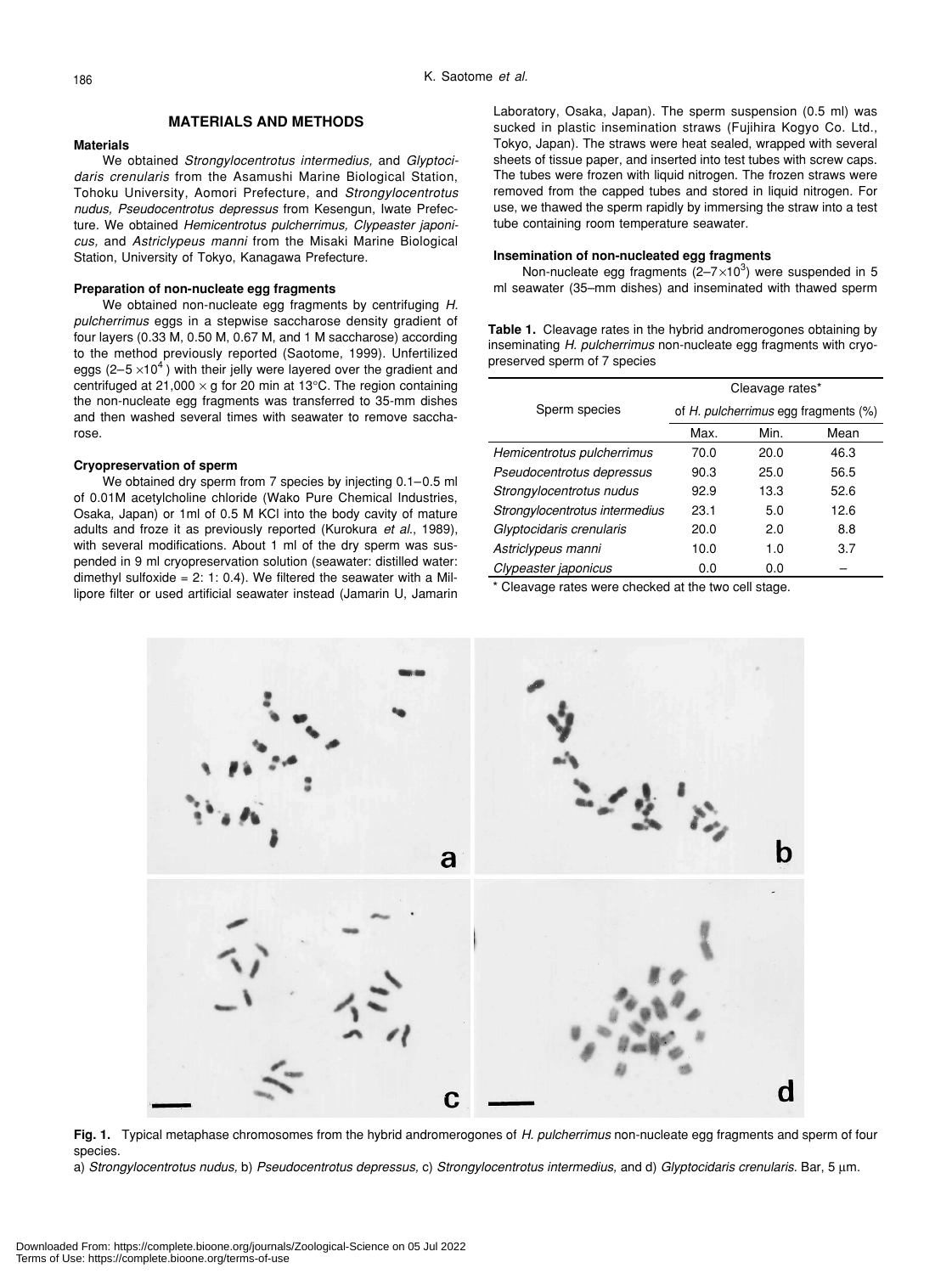suspension. We simultaneously added 3-amino-1, 2, 4-triazole (Sigma, St Louis, Mo., USA), 0.1–0.3 mg/ml, to inhibit hardening of the fertilization membrane (Showman and Foerder, 1979). The fragments were then washed several times with fresh seawater. When the fertilization rate was low, prior to insemination we suspended fresh non-nucleate egg fragments in 0.5 ml seawater, treated them with 0.002%–0.04% trypsin for 1–2 min, and then, added 10 ml seawater.

#### **Chromosome preparation**

Andromerogones at the morula or early blastula stage were treated with colchicine (Sigma, St Louis, Mo., USA) at a final concentration that stopped cell division (0.1–1.0 mg/ml), collected by centrifugation (300×g×5 min), suspended in 1M urea, and dissociated into their component blastomeres by pipetting. The dissociated blastomeres were collected by centrifugation, treated with 7%–10% sodium citrate for 10 min, fixed with methanol: acetic acid (3:1), and washed three times with the fixative. The fixed cells were dropped on slides and air-dried (Saotome, 1982, 1987). The preparations were stained for 10 min with 3% Giemsa (Merck, Whitehouse Station, NJ, USA) diluted with a standard pH6.9 solution (Horiba Ltd., Tokyo, Japan). The preparations were made twice-5 times in each species.

#### **RESULTS**

### **Formation of hybrid andromerogones**

The sperm of all 7 species could be cryopreserved for

about 1 year. When the sperm was thawed and diluted with seawater, the spermatozoa swam actively. Table 1 shows cleavage rates of the hybrid andromerogones obtained by inseminating *H. pulcherrimus* non-nucleate egg fragments with the cryopreserved sperm*.* The cleavage rate varied widely with the batch of egg fragments for heterospermic as well as homospermic (20%–70%) insemination, and also varied with sperm species: *S. nudus* showed highest cleavage rate (92.9%), while *C. japonicus* showed the lowest (0%). (When egg fragments were inseminated with *C. japonicus* sperm after trypsin treatment, the fertilization membranes were formed to some extent, but cleavage did not follow.)

The hybrid andromerogones cleaved successively into two-, four- and eight- blastomeres, and developed to the early blastulae.

#### **Chromosomes of hybrid andromerogones**

Figs 1a–d show typical metaphase chromosomes from the hybrid andromerogones obtained by inseminating *H. pulcherrimus* non-nucleate egg fragments with sperm of four species. The chromosomes spread over one layer, which made it possible to count the chromosome number precisely and analyze the karyotype.

Figs 2a–e show the distribution of chromosome num-



## **Number of chromosomes**

**Fig. 2.** Distribution of chromosome number in the hybrid andromerogones of *H. pulcherrimus* non-nucleate egg fragments and sperm of 5 species.

a) *Strongylocentrotus nudus* (analyzed cells, 39 cells), b) *Pseudocentrotus depressus* (64 cells), c) *Strongylocentrotus intermedius* (27 cells), d) *Glyptocidaris crenularis* (17 cells), and e) *Astriclypeus manni* (11 cells).

Downloaded From: https://complete.bioone.org/journals/Zoological-Science on 05 Jul 2022 Terms of Use: https://complete.bioone.org/terms-of-use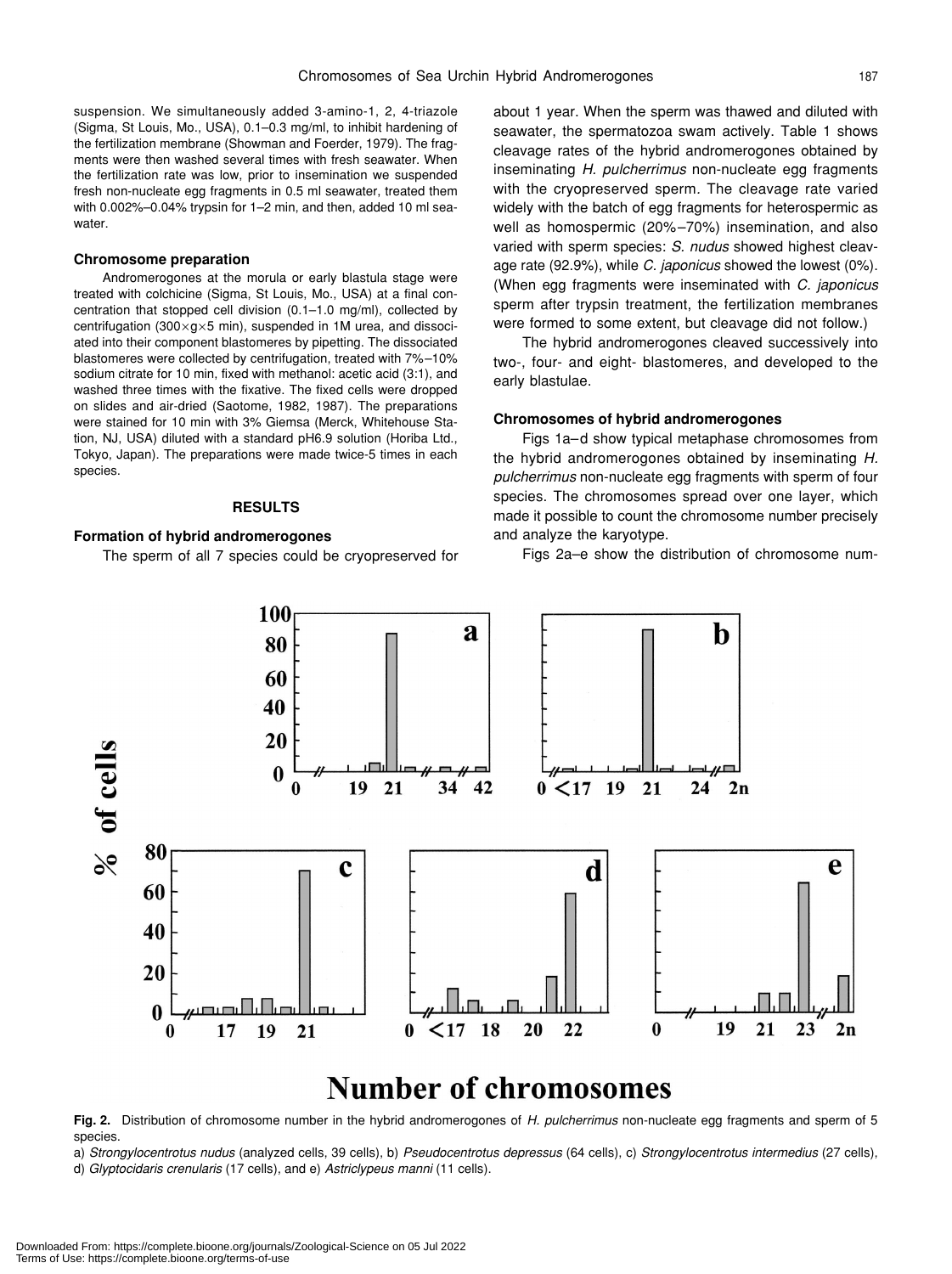bers in the hybrid andromerogones of *H. pulcherrimus* nonnucleate egg fragments and the sperm of 5 species. The modal numbers were 21 in *S. nudus*, *P. depressus,* and *S*. *intermedius* (Fig. 2a–c), 22 in *G. crenularis* (Fig. 2d), and 23 in *A. manni* (Fig. 2e).

#### **DISCUSSION**

In this paper, we reported a method for preparing male chromosomes from hybrid andromerogones. We used *H. pulcherrimus* eggs for non-nucleate egg fragments. We were able to obtain viable eggs for 5 months (December to April) by growing adult females under appropriate laboratory conditions. We separated non-nucleate egg fragments by centrifugation, and found them easy to handle owing to their robustness. The sperm, on the other hand, were able to be cryopreserved until used in this study. Freezing was a simple procedure requiring only containers containing liquid nitrogen and could be applied anywhere fresh dry sperm can be obtained.

The cleavage rates varied widely among the 7 species. The sources of the variation were 1) non-nucleate egg fragment fertility, 2) sperm viability 3) hybrid formation ability, and 4) trypsin effect. 1) Non-nucleate egg fragment fertility varied with the batch of fragments, ranging from 60% to 90%, even with homospermic insemination, as was described previously (Saotome, 1999). Since fertilization between the different species are not apt to occur than that between the same one, there may have been wider variation in the hybrid andromerogones with heterospermic insemination. 2) Sperm viability after freezing and thawing should strongly affect cleavage rate. When whole eggs were inseminated with cryopreserved same-species sperm, fertilization rates varied from 5% to 95% (Dunn and McLachlan*,* 1973), 6% to 78% (Asahina and Takahashi, 1978), and 0% to 74.3% (Kurokura *et al.,* 1989). In the present study, cleavage rates varied widely in the case of *H. pulcherrimus* nonnucleate egg fragments inseminated with cryopreserved same-species sperm (Table 1), which may indicate the possibility of wider variation in the case of the non-nucleate fragments with heterospermic insemination. Even when there was good sperm motility, the cleavage rates were sometimes low. In such cases, the possibility may be thought that the sperm acrosome structure is destroyed after the cryopreserved sperm is thawed (Kurokura *et al.,* 1989). 3) Hybrid formation ability in whole eggs varies greatly with parental species. When whole *Paracentrotus lividus eggs* are fertilized with *Psammechinus microtuberculatus* sperm, numerous pluteus are formed (Hörstadius, 1936; Chen and Baltzer, 1975), but when they are fertilized with *Sphaerechinus granularis* sperm, very few hybrids become plutei owing to chromosome elimination (Chen and Baltzer, 1975). Also, hybrid formation ability may be lower in nonnucleate egg fragments than in whole eggs. Fertilization of *Genocidaris maculata* whole eggs with *Ps. microtuberculatus* sperm yields healthy hybrid offspring, while fertilization of the egg fragments with *Ps. microtuberculatus* sperm yields only embryos that do not survive past gastrulation (von Ubisch, 1959). 4) Trypsin facilitates hybrid formation (Chen and Baltzer, 1975). Trypsin treatment of *H. pulcherrimus* non-nucleate egg fragments prior to insemination with *A. manni* sperm increased the cleavage rate (from 1% to 7.3%). Facilitation of hybrid formation by trypsin, however, did not always take place in every hybrid combination. With *S. intermedius*, cleavage rates with trypsin treatment were lower (0.3%–5%) than without it (about 20%). Cleavage rates for *S. nudus* and *P. depressus* were high (about 50%, mean) even if non-nucleate egg fragments were not treated with trypsin. Variations in cleavage rates may be caused by a complex interaction of the above four factors.

The hybrid andromerogones from 5 species we examined could cleave normally, and all except *C. japonicus* could develop to early blastulae. Since *H. pulcherrimus* are located taxonomically far from *C. japonicus*, hybrid andromerogone formation ability may be low between them. We, however, do not understand clearly why the egg fragments fertilized with *C. japonicus* sperm did not cleave in spite of forming fertilization membranes. Though sperm diluted with seawater swam actively, they led to a low cleavage rate. A more concentrated sperm solution increased the cleavage rate with no apparent polyspermy. Cleavage was not synchronous; fertilization membranes were formed at once in some fragments and after 1 or 2 hr in others. Regrettably, development after the blastula stage was not researched because chromosomes were prepared from the blastulae.

The hybrid andromerogone modal chromosome numbers in this study were 21 (*S. nudus, S*. *intermedius*, and *P. depressus*)*,* 22 (*G. crenularis*)*,* and 23 (*A. manni*) (Fig. 2), corresponding to the haploid number of their respective species (Saotome, 1987, 1989). We observed a 3%–20% rate of aneuploidy. The possibility of chromosome elimination during cleavage may be low, because this scattering in number has been also observed in the preparations obtained from normal embryos (Saotome, 1987, 1989) and *H. pulcherrimus* andromerogones (Saotome, 1999).

This method is applicable to species in which dry sperm can be obtained and cryopreserved and whose andromerogone cleavage rates are greater than 10%. Alternative methods, such as the preparation from only cleaving hybrid andromerogones, are needed for andromerogones with lower cleavage rates. Moreover, if we are able to prepare chromosomes from hybrid andromerogone obtained by inserting directly a sperm into a non-nucleate egg fragment by microinsemination, chromosome analysis of rare species may be possible by obtaining only a small amount of sperm.

### **ACKNOWLEDGMENTS**

We are grateful to the staff of Asamushi Marine Biological Station, Tohoku University, and Misaki Marine Biological Station, University of Tokyo, for their kind supply of materials.